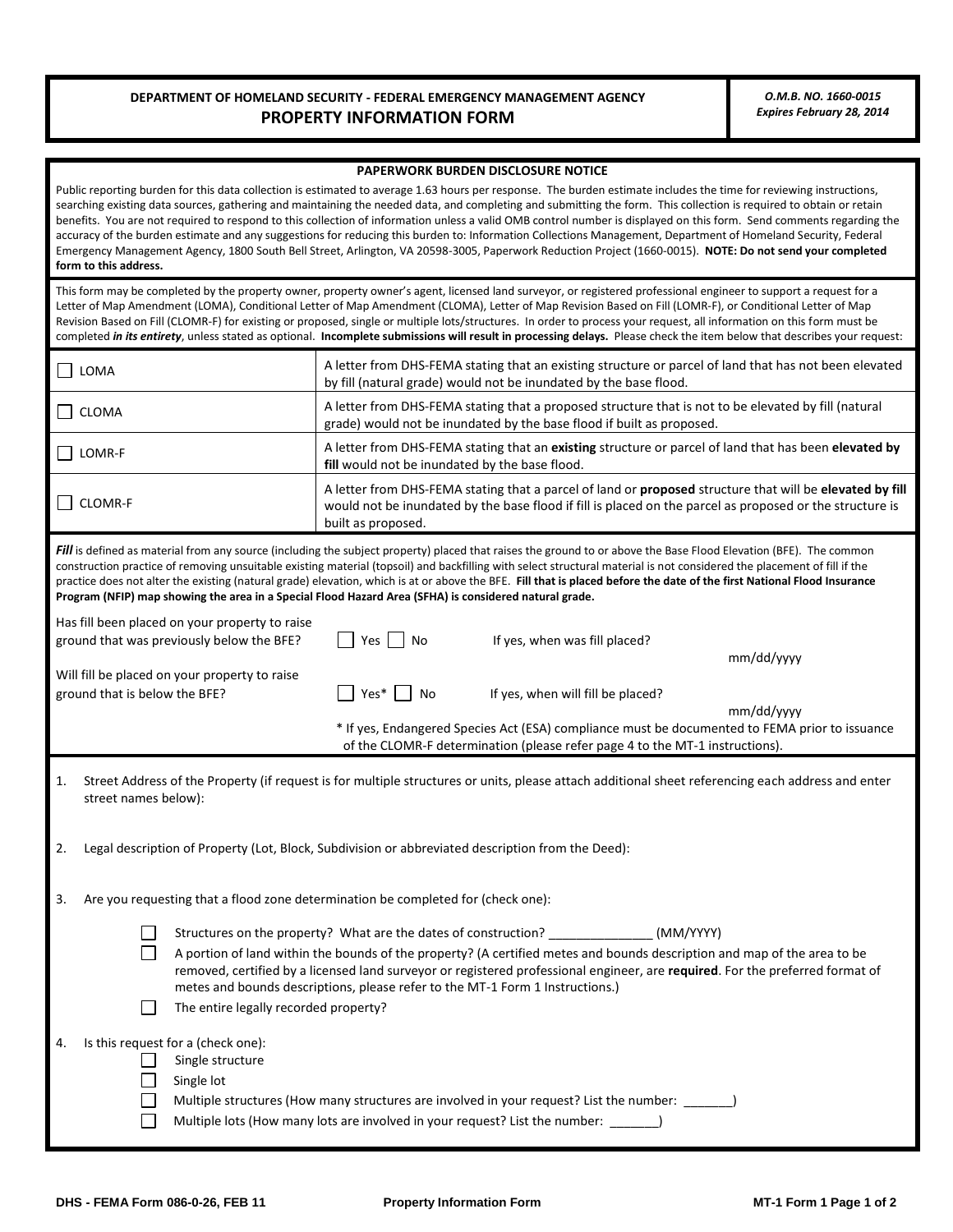| In addition to this form (MT-1 Form 1), please complete the checklist below. ALL requests must include one copy of the following:                                                                                                                                                     |                                                                                                                                                                                                                                                                                                                                                                                                                                                                                 |  |  |  |  |
|---------------------------------------------------------------------------------------------------------------------------------------------------------------------------------------------------------------------------------------------------------------------------------------|---------------------------------------------------------------------------------------------------------------------------------------------------------------------------------------------------------------------------------------------------------------------------------------------------------------------------------------------------------------------------------------------------------------------------------------------------------------------------------|--|--|--|--|
| □ Copy of the effective FIRM panel on which the structure and/or property location has been accurately plotted (property inadvertently located in the NFIP<br>regulatory floodway will require Section B of MT-1 Form 3)                                                              |                                                                                                                                                                                                                                                                                                                                                                                                                                                                                 |  |  |  |  |
| ΟR                                                                                                                                                                                                                                                                                    | Copy of the Subdivision Plat Map for the property (with recordation data and stamp of the Recorder's Office)                                                                                                                                                                                                                                                                                                                                                                    |  |  |  |  |
| shown on the FIRM panel.                                                                                                                                                                                                                                                              | Copy of the Property Deed (with recordation data and stamp of the Recorder's Office), accompanied by a tax assessor's map or other certified map<br>showing the surveyed location of the property relative to local streets and watercourses. The map should include at least one street intersection that is                                                                                                                                                                   |  |  |  |  |
| provided on Form 2.                                                                                                                                                                                                                                                                   | Form 2 - Elevation Form. If the request is to remove the structure, and an Elevation Certificate has already been completed for this property, it may be<br>submitted in lieu of Form 2. If the request is to remove the entire legally recorded property, or a portion thereof, the lowest lot elevation must be                                                                                                                                                               |  |  |  |  |
| Please include a map scale and North arrow on all maps submitted.                                                                                                                                                                                                                     |                                                                                                                                                                                                                                                                                                                                                                                                                                                                                 |  |  |  |  |
| For LOMR-Fs and CLOMR-Fs, the following must be submitted in addition to the items listed above:<br>Form 3 - Community Acknowledgment Form                                                                                                                                            |                                                                                                                                                                                                                                                                                                                                                                                                                                                                                 |  |  |  |  |
| For CLOMR-Fs, the following must be submitted in addition to the items listed above:                                                                                                                                                                                                  |                                                                                                                                                                                                                                                                                                                                                                                                                                                                                 |  |  |  |  |
| information.                                                                                                                                                                                                                                                                          | Documented ESA compliance, which may include a copy of an Incidental Take Permit, an Incidental Take Statement, a "not likely to adversely affect"<br>determination from the National Marine Fisheries Service (NMFS) or the U.S. Fish and Wildlife Service (USFWS), or an official letter from NMFS or USFWS<br>concurring that the project has "No Effect" on proposed or listed species or designated critical habitat. Please refer to the MT-1 instructions for additional |  |  |  |  |
| Please do not submit original documents. Please retain a copy of all submitted documents for your records.                                                                                                                                                                            |                                                                                                                                                                                                                                                                                                                                                                                                                                                                                 |  |  |  |  |
| submissions help to further DHS-FEMA's Digital Vision and also may facilitate the processing of your request.                                                                                                                                                                         | DHS-FEMA encourages the submission of all required data in a digital format (e.g. scanned documents and images on Compact Disc [CD]). Digital                                                                                                                                                                                                                                                                                                                                   |  |  |  |  |
| Incomplete submissions will result in processing delays. For additional information regarding this form, including where to obtain the supporting<br>documents listed above, please refer to the MT-1 Form Instructions located at http://www.fema.gov/plan/prevent/fhm/dl_mt-1.shtm. |                                                                                                                                                                                                                                                                                                                                                                                                                                                                                 |  |  |  |  |
| Processing Fee (see instructions for appropriate mailing address; or visit http://www.fema.gov/fhm/frm_fees.shtm for the most current fee<br>schedule)                                                                                                                                |                                                                                                                                                                                                                                                                                                                                                                                                                                                                                 |  |  |  |  |
| lot(s)/structure(s) LOMAs are fee exempt. The current review and processing fees are listed below:                                                                                                                                                                                    | Revised fee schedules are published periodically, but no more than once annually, as noted in the Federal Register. Please note: single/multiple                                                                                                                                                                                                                                                                                                                                |  |  |  |  |
| Check the fee that applies to your request:                                                                                                                                                                                                                                           |                                                                                                                                                                                                                                                                                                                                                                                                                                                                                 |  |  |  |  |
| \$325 (single lot/structure LOMR-F following a CLOMR-F)                                                                                                                                                                                                                               |                                                                                                                                                                                                                                                                                                                                                                                                                                                                                 |  |  |  |  |
| S425 (single lot/structure LOMR-F)                                                                                                                                                                                                                                                    |                                                                                                                                                                                                                                                                                                                                                                                                                                                                                 |  |  |  |  |
| \$500 (single lot/structure CLOMA or CLOMR-F)                                                                                                                                                                                                                                         |                                                                                                                                                                                                                                                                                                                                                                                                                                                                                 |  |  |  |  |
|                                                                                                                                                                                                                                                                                       | \$700 (multiple lot/structure LOMR-F following a CLOMR-F, or multiple lot/structure CLOMA)                                                                                                                                                                                                                                                                                                                                                                                      |  |  |  |  |
| \$800 (multiple lot/structure LOMR-F or CLOMR-F)                                                                                                                                                                                                                                      |                                                                                                                                                                                                                                                                                                                                                                                                                                                                                 |  |  |  |  |
| Please submit the Payment Information Form for remittance of applicable fees. Please make your check or money order payable to:<br><b>National Flood Insurance Program.</b>                                                                                                           |                                                                                                                                                                                                                                                                                                                                                                                                                                                                                 |  |  |  |  |
| All documents submitted in support of this request are correct to the best of my knowledge. I understand that any false statement may be punishable by fine<br>or imprisonment under Title 18 of the United States Code, Section 1001.                                                |                                                                                                                                                                                                                                                                                                                                                                                                                                                                                 |  |  |  |  |
| Applicant's Name (required):                                                                                                                                                                                                                                                          | Company (if applicable):                                                                                                                                                                                                                                                                                                                                                                                                                                                        |  |  |  |  |
| Mailing Address (required):                                                                                                                                                                                                                                                           | Daytime Telephone No. (required):                                                                                                                                                                                                                                                                                                                                                                                                                                               |  |  |  |  |
| E-Mail Address (optional): $\Box$ By checking here you may receive<br>correspondence electronically at the email address provided):                                                                                                                                                   | Fax No. (optional):                                                                                                                                                                                                                                                                                                                                                                                                                                                             |  |  |  |  |
| Date (required)                                                                                                                                                                                                                                                                       | Signature of Applicant (required)                                                                                                                                                                                                                                                                                                                                                                                                                                               |  |  |  |  |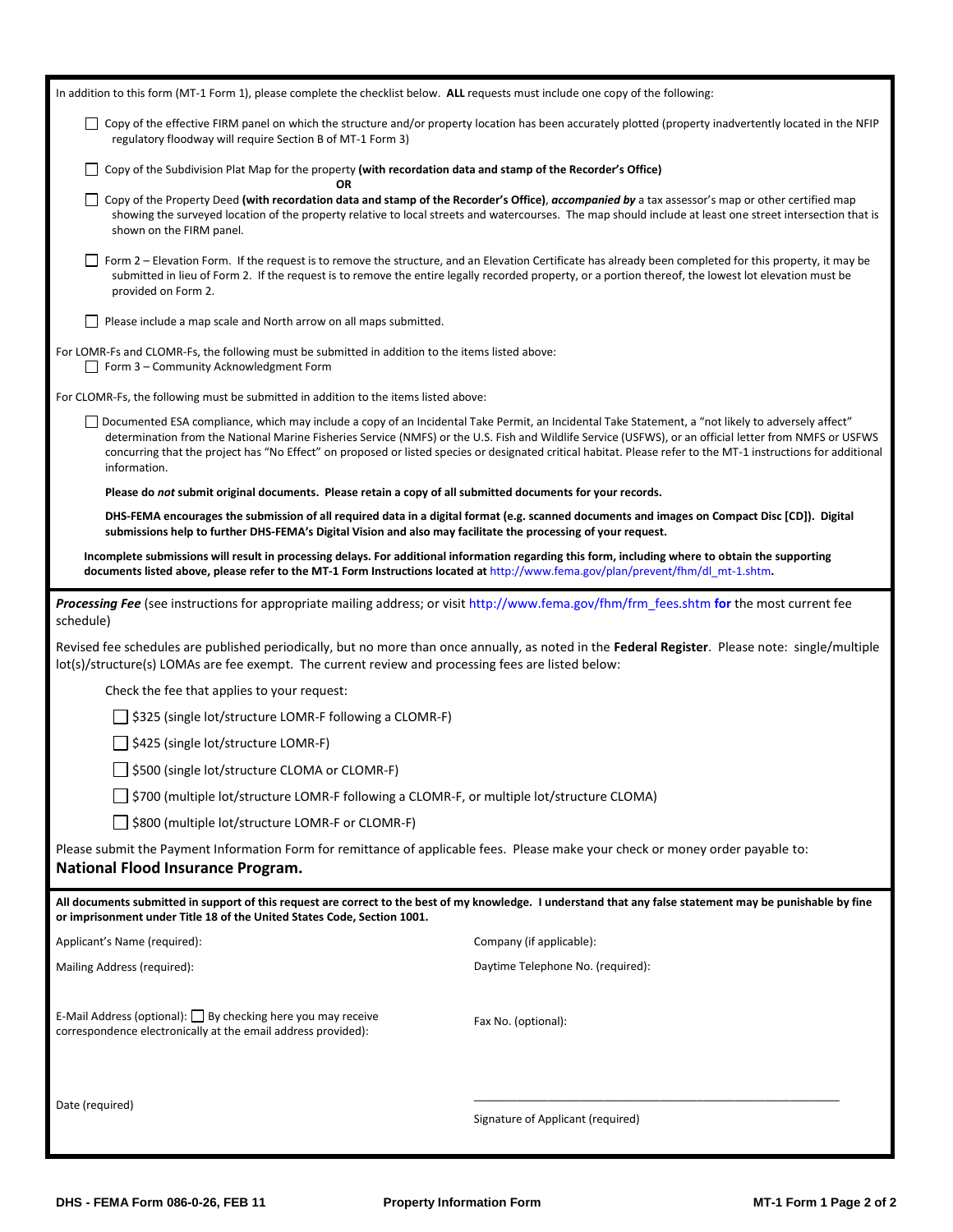## **PAPERWORK BURDEN DISCLOSURE NOTICE**

| Public reporting burden for this data collection is estimated to average 1.25 hours per response. The burden estimate includes the time for reviewing instructions,<br>searching existing data sources, gathering and maintaining the needed data, and completing and submitting the form. This collection is required to obtain or retain<br>benefits. You are not required to respond to this collection of information unless a valid OMB control number is displayed on this form. Send comments regarding the<br>accuracy of the burden estimate and any suggestions for reducing this burden to: Information Collections Management, Department of Homeland Security, Federal<br>Emergency Management Agency, 1800 South Bell Street, Arlington, VA 20598-3005, Paperwork Reduction Project (1660-0015). NOTE: Do not send your completed<br>form to this address. |                                                                                                                                                                                                                                                                                                       |            |                           |                                                                                          |                                             |                                |                   |
|--------------------------------------------------------------------------------------------------------------------------------------------------------------------------------------------------------------------------------------------------------------------------------------------------------------------------------------------------------------------------------------------------------------------------------------------------------------------------------------------------------------------------------------------------------------------------------------------------------------------------------------------------------------------------------------------------------------------------------------------------------------------------------------------------------------------------------------------------------------------------|-------------------------------------------------------------------------------------------------------------------------------------------------------------------------------------------------------------------------------------------------------------------------------------------------------|------------|---------------------------|------------------------------------------------------------------------------------------|---------------------------------------------|--------------------------------|-------------------|
|                                                                                                                                                                                                                                                                                                                                                                                                                                                                                                                                                                                                                                                                                                                                                                                                                                                                          | This form must be completed for requests and must be completed and signed by a registered professional engineer or licensed land surveyor. A DHS - FEMA National<br>Flood Insurance Program (NFIP) Elevation Certificate may be submitted in lieu of this form for single structure requests.         |            |                           |                                                                                          |                                             |                                |                   |
| For requests to remove a structure on natural grade OR on engineered fill from the Special Flood Hazard Area (SFHA), submit the lowest adjacent grade (the lowest<br>ground touching the structure), <i>including an attached deck or garage</i> . For requests to remove an entire parcel of land from the SFHA, provide the lowest lot elevation;<br>or, if the request involves an area described by metes and bounds, provide the lowest elevation within the metes and bounds description. All measurements are to be<br>rounded to nearest tenth of a foot. In order to process your request, all information on this form must be completed <i>in its entirety</i> . Incomplete submissions will<br>result in processing delays.                                                                                                                                  |                                                                                                                                                                                                                                                                                                       |            |                           |                                                                                          |                                             |                                |                   |
| 1.                                                                                                                                                                                                                                                                                                                                                                                                                                                                                                                                                                                                                                                                                                                                                                                                                                                                       | <b>NFIP Community Number:</b><br>Property Name or Address:                                                                                                                                                                                                                                            |            |                           |                                                                                          |                                             |                                |                   |
| 2.                                                                                                                                                                                                                                                                                                                                                                                                                                                                                                                                                                                                                                                                                                                                                                                                                                                                       | Are the elevations listed below based on $\Box$ existing or $\Box$ proposed conditions? (Check one)                                                                                                                                                                                                   |            |                           |                                                                                          |                                             |                                |                   |
| 3.                                                                                                                                                                                                                                                                                                                                                                                                                                                                                                                                                                                                                                                                                                                                                                                                                                                                       | For the existing or proposed structures listed below, what are the types of construction? (check all that apply)                                                                                                                                                                                      |            |                           | $\Box$ crawl space $\Box$ slab on grade $\Box$ basement/enclosure $\Box$ other (explain) |                                             |                                |                   |
| 4.                                                                                                                                                                                                                                                                                                                                                                                                                                                                                                                                                                                                                                                                                                                                                                                                                                                                       | Has DHS - FEMA identified this area as subject to land subsidence or uplift? (see instructions) $\Box$ Yes<br>If yes, what is the date of the current re-leveling?                                                                                                                                    |            |                           | (month/year)                                                                             |                                             | l INo                          |                   |
| 5.                                                                                                                                                                                                                                                                                                                                                                                                                                                                                                                                                                                                                                                                                                                                                                                                                                                                       | What is the elevation datum? $\Box$ NGVD 29 $\Box$ NAVD 88 $\Box$ Other (explain)<br>If any of the elevations listed below were computed using a datum different than the datum used for the effective Flood Insurance Rate Map<br>(FIRM) (e.g., NGVD 29 or NAVD 88), what was the conversion factor? |            |                           |                                                                                          |                                             |                                |                   |
| Local Elevation $+/-$ ft. = FIRM Datum<br>Please provide the Latitude and Longitude of the most upstream edge of the <i>structure</i> (in decimal degrees to the nearest fifth decimal place):<br>6.<br>Indicate Datum: WGS84 NAD83 NAD27 Lat.<br>Long.<br>Please provide the Latitude and Longitude of the most upstream edge of the <i>property</i> (in decimal degrees to the nearest fifth decimal place):<br>Indicate Datum: WGS84 NAD83 NAD27 Lat.<br>Long.                                                                                                                                                                                                                                                                                                                                                                                                        |                                                                                                                                                                                                                                                                                                       |            |                           |                                                                                          |                                             |                                |                   |
|                                                                                                                                                                                                                                                                                                                                                                                                                                                                                                                                                                                                                                                                                                                                                                                                                                                                          | <b>Address</b>                                                                                                                                                                                                                                                                                        | Lot Number | <b>Block</b><br>Number    | Lowest Lot<br>Elevation*                                                                 | Lowest<br>Adjacent<br>Grade To<br>Structure | <b>Base Flood</b><br>Elevation | <b>BFE Source</b> |
|                                                                                                                                                                                                                                                                                                                                                                                                                                                                                                                                                                                                                                                                                                                                                                                                                                                                          |                                                                                                                                                                                                                                                                                                       |            |                           |                                                                                          |                                             |                                |                   |
| This certification is to be signed and sealed by a licensed land surveyor, registered professional engineer, or architect authorized by law to certify elevation<br>information. All documents submitted in support of this request are correct to the best of my knowledge. I understand that any false statement may be punishable<br>by fine or imprisonment under Title 18 of the United States Code, Section 1001.                                                                                                                                                                                                                                                                                                                                                                                                                                                  |                                                                                                                                                                                                                                                                                                       |            |                           |                                                                                          |                                             |                                |                   |
|                                                                                                                                                                                                                                                                                                                                                                                                                                                                                                                                                                                                                                                                                                                                                                                                                                                                          | Certifier's Name:                                                                                                                                                                                                                                                                                     |            |                           | License No.:                                                                             |                                             | <b>Expiration Date:</b>        |                   |
| Company Name:<br>Email:                                                                                                                                                                                                                                                                                                                                                                                                                                                                                                                                                                                                                                                                                                                                                                                                                                                  |                                                                                                                                                                                                                                                                                                       |            | Telephone No.:<br>Fax No. |                                                                                          |                                             |                                |                   |
| Signature:                                                                                                                                                                                                                                                                                                                                                                                                                                                                                                                                                                                                                                                                                                                                                                                                                                                               |                                                                                                                                                                                                                                                                                                       |            | Date:                     |                                                                                          |                                             |                                |                   |
| * For requests involving a portion of property, include the lowest ground elevation within<br>the metes and bounds description.<br>Please note: If the Lowest Adjacent Grade to Structure is the only elevation provided, a determination<br>will be issued for the structure only.                                                                                                                                                                                                                                                                                                                                                                                                                                                                                                                                                                                      |                                                                                                                                                                                                                                                                                                       |            |                           |                                                                                          | Seal (optional)                             |                                |                   |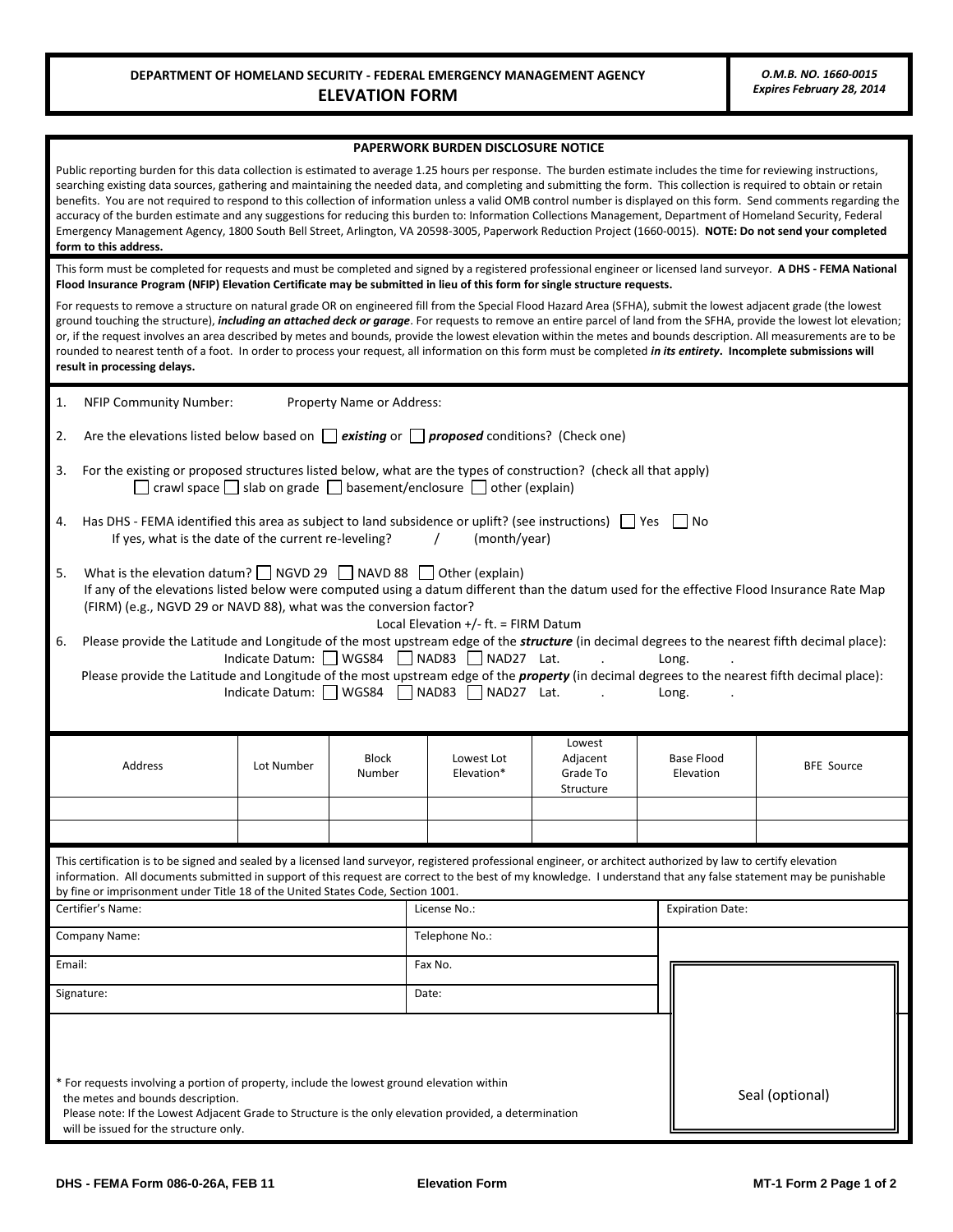| Continued from Page 1.                                                                                                                                                                                                                                                                                                                                                                                                  |            |                     |                          |                                          |                 |                                |                   |
|-------------------------------------------------------------------------------------------------------------------------------------------------------------------------------------------------------------------------------------------------------------------------------------------------------------------------------------------------------------------------------------------------------------------------|------------|---------------------|--------------------------|------------------------------------------|-----------------|--------------------------------|-------------------|
| Address                                                                                                                                                                                                                                                                                                                                                                                                                 | Lot Number | <b>Block Number</b> | Lowest Lot<br>Elevation* | Lowest Adjacent<br>Grade To<br>Structure |                 | <b>Base Flood</b><br>Elevation | <b>BFE Source</b> |
|                                                                                                                                                                                                                                                                                                                                                                                                                         |            |                     |                          |                                          |                 |                                |                   |
|                                                                                                                                                                                                                                                                                                                                                                                                                         |            |                     |                          |                                          |                 |                                |                   |
|                                                                                                                                                                                                                                                                                                                                                                                                                         |            |                     |                          |                                          |                 |                                |                   |
|                                                                                                                                                                                                                                                                                                                                                                                                                         |            |                     |                          |                                          |                 |                                |                   |
|                                                                                                                                                                                                                                                                                                                                                                                                                         |            |                     |                          |                                          |                 |                                |                   |
|                                                                                                                                                                                                                                                                                                                                                                                                                         |            |                     |                          |                                          |                 |                                |                   |
|                                                                                                                                                                                                                                                                                                                                                                                                                         |            |                     |                          |                                          |                 |                                |                   |
|                                                                                                                                                                                                                                                                                                                                                                                                                         |            |                     |                          |                                          |                 |                                |                   |
|                                                                                                                                                                                                                                                                                                                                                                                                                         |            |                     |                          |                                          |                 |                                |                   |
|                                                                                                                                                                                                                                                                                                                                                                                                                         |            |                     |                          |                                          |                 |                                |                   |
|                                                                                                                                                                                                                                                                                                                                                                                                                         |            |                     |                          |                                          |                 |                                |                   |
|                                                                                                                                                                                                                                                                                                                                                                                                                         |            |                     |                          |                                          |                 |                                |                   |
|                                                                                                                                                                                                                                                                                                                                                                                                                         |            |                     |                          |                                          |                 |                                |                   |
|                                                                                                                                                                                                                                                                                                                                                                                                                         |            |                     |                          |                                          |                 |                                |                   |
|                                                                                                                                                                                                                                                                                                                                                                                                                         |            |                     |                          |                                          |                 |                                |                   |
|                                                                                                                                                                                                                                                                                                                                                                                                                         |            |                     |                          |                                          |                 |                                |                   |
|                                                                                                                                                                                                                                                                                                                                                                                                                         |            |                     |                          |                                          |                 |                                |                   |
|                                                                                                                                                                                                                                                                                                                                                                                                                         |            |                     |                          |                                          |                 |                                |                   |
|                                                                                                                                                                                                                                                                                                                                                                                                                         |            |                     |                          |                                          |                 |                                |                   |
|                                                                                                                                                                                                                                                                                                                                                                                                                         |            |                     |                          |                                          |                 |                                |                   |
|                                                                                                                                                                                                                                                                                                                                                                                                                         |            |                     |                          |                                          |                 |                                |                   |
|                                                                                                                                                                                                                                                                                                                                                                                                                         |            |                     |                          |                                          |                 |                                |                   |
|                                                                                                                                                                                                                                                                                                                                                                                                                         |            |                     |                          |                                          |                 |                                |                   |
|                                                                                                                                                                                                                                                                                                                                                                                                                         |            |                     |                          |                                          |                 |                                |                   |
|                                                                                                                                                                                                                                                                                                                                                                                                                         |            |                     |                          |                                          |                 |                                |                   |
|                                                                                                                                                                                                                                                                                                                                                                                                                         |            |                     |                          |                                          |                 |                                |                   |
| This certification is to be signed and sealed by a licensed land surveyor, registered professional engineer, or architect authorized by law to certify elevation<br>information. All documents submitted in support of this request are correct to the best of my knowledge. I understand that any false statement may be punishable<br>by fine or imprisonment under Title 18 of the United States Code, Section 1001. |            |                     |                          |                                          |                 |                                |                   |
| Certifier's Name:                                                                                                                                                                                                                                                                                                                                                                                                       |            |                     | License No.:             |                                          |                 | <b>Expiration Date:</b>        |                   |
| Company Name:                                                                                                                                                                                                                                                                                                                                                                                                           |            |                     | Telephone No.:           |                                          |                 |                                |                   |
| Email:                                                                                                                                                                                                                                                                                                                                                                                                                  |            |                     | Fax No.                  |                                          |                 |                                |                   |
| Signature:                                                                                                                                                                                                                                                                                                                                                                                                              |            |                     | Date:                    |                                          |                 |                                |                   |
| * For requests involving a portion of property, include the lowest ground elevation within<br>the metes and bounds description.<br>Please note: If the Lowest Adjacent Grade to Structure is the only elevation provided, a<br>determination will be issued for the structure only.                                                                                                                                     |            |                     |                          |                                          | Seal (optional) |                                |                   |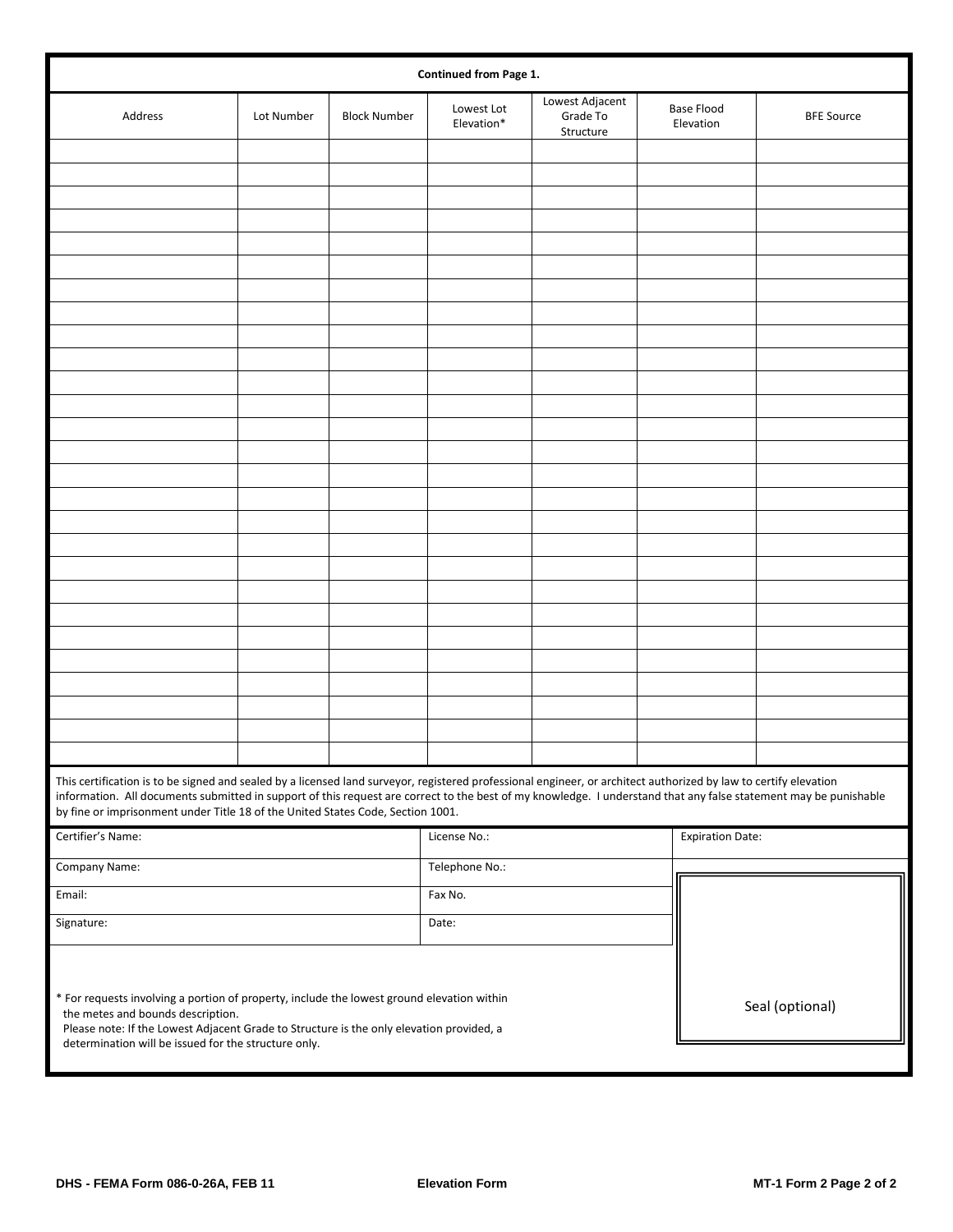## **DEPARTMENT OF HOMELAND SECURITY - FEDERAL EMERGENCY MANAGEMENT AGENCY** *O.M.B. NO. 1660-0015*  **COMMUNITY ACKNOWLEDGMENT FORM** *Expires February 28, 2014*

#### PAPERWORK BURDEN DISCLOSURE NOTICE

 Federal Emergency Management Agency, 1800 South Bell Street, Arlington, VA 20598-3005, Paperwork Reduction Project (1660-0015). NOTE: Do not send your Public reporting burden for this data collection is estimated to average 1.38 hours per response. The burden estimate includes the time for reviewing instructions, searching existing data sources, gathering and maintaining the needed data, and completing and submitting the form. This collection is required to obtain or retain benefits. You are not required to respond to this collection of information unless a valid OMB control number is displayed on this form. Send comments regarding the accuracy of the burden estimate and any suggestions for reducing this burden to: Information Collections Management, Department of Homeland Security, completed form to this address.

This form must be completed for requests involving the existing or proposed placement of fill (complete Section A) *OR* to provide acknowledgment of this request to remove a property from the SFHA which was previously located within the regulatory floodway (complete Section B).

 **subject property address must appear in the spaces provided below. Incomplete submissions will result in processing delays.** Please refer to the MT-1 instructions This form must be completed and signed by the official responsible for floodplain management in the community. **The six digit NFIP community number and the**  for additional information about this form.

Community Number: \_

Property Name or Address: \_

### **A. REQUESTS INVOLVING THE PLACEMENT OF FILL**

 an endangered species, a permit is required from U.S. Fish and Wildlife Service or National Marine Fisheries Service under Section 10 of the ESA. As the community official responsible for floodplain management, I hereby acknowledge that we have received and reviewed this Letter of Map Revision Based on Fill (LOMR-F) or Conditional LOMR-F request. Based upon the community's review, we find the completed or proposed project meets or is designed to meet all of the community floodplain management requirements, including the requirement that no fill be placed in the regulatory floodway, and that all necessary Federal, State, and local permits have been, or in the case of a Conditional LOMR-F, will be obtained. For Conditional LOMR-F requests, the applicant has or will document Endangered Species Act (ESA) compliance to FEMA prior to issuance of the Conditional LOMR-F determination. For LOMR-F requests, I acknowledge that compliance with Sections 9 and 10 of the ESA has been achieved independently of FEMA's process. Section 9 of the ESA prohibits anyone from "taking" or harming an endangered species. If an action might harm For actions authorized, funded, or being carried out by Federal or State agencies, documentation from the agency showing its compliance with Section 7(a)(2) of the ESA will be submitted. In addition, we have determined that the land and any existing or proposed structures to be removed from the SFHA are or will be reasonably safe from flooding as defined in 44CFR 65.2(c), and that we have available upon request by DHS-FEMA, all analyses and documentation used to make this determination. For LOMR-F requests, we understand that this request is being forwarded to DHS-FEMA for a possible map revision.

Community Comments:

| Community Official's Name and Title: (Please Print or Type) | Telephone No.:                             |       |
|-------------------------------------------------------------|--------------------------------------------|-------|
| <b>Community Name:</b>                                      | Community Official's Signature: (required) | Date: |

### **B. PROPERTY LOCATED WITHIN THE REGULATORY FLOODWAY**

 LOMA. We understand that this request is being forwarded to DHS-FEMA to determine if this property has been inadvertently included in the As the community official responsible for floodplain management, I hereby acknowledge that we have received and reviewed this request for a regulatory floodway. We acknowledge that no fill on this property has been or will be placed within the designated regulatory floodway. We find that the completed or proposed project meets or is designed to meet all of the community floodplain management requirements. Community Comments:

| Community Official's Name and Title: (Please Print or Type) | Telephone No.:                             |       |
|-------------------------------------------------------------|--------------------------------------------|-------|
| <b>Community Name:</b>                                      | Community Official's Signature (required): | Date: |